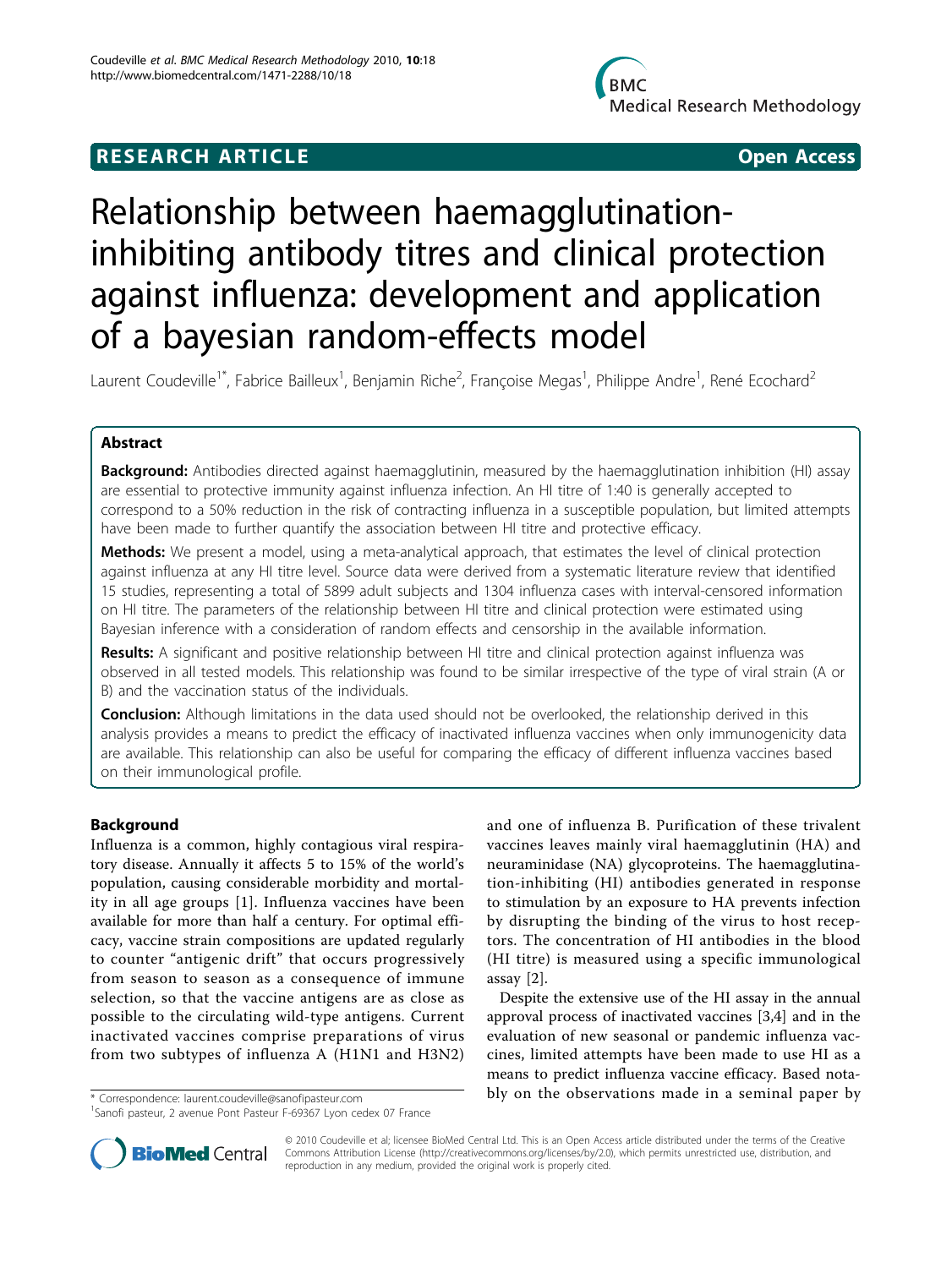Hobson et al [[5\]](#page-9-0), a HI titre of 1:40 is generally accepted to be associated with a 50% reduction in the risk of illness in a susceptible population [[6\]](#page-9-0), and can be referred to as the 50% protective titre (50% PT).

Recently, Gilbert et al. [\[7](#page-9-0)] used logistic regression to analyze the relationship between HI titre and vaccine efficacy but only as an illustrative example with data coming from one of the first clinical trials ever performed [\[8](#page-9-0)].

Better understanding of the relationship between HI titre and protection against illness may help evaluate vaccine efficacy when only immunological data are available. Pandemic vaccines offer a good illustration of circumstances in which an immune correlate is potentially useful for the assessment of vaccine efficacy [[9\]](#page-9-0). More generally speaking, correlates of protection are valuable in any situation where practical issues or resource limitations prevent the direct estimation of vaccine efficacy.

Beyond the specific case of influenza, statistical validation of surrogate endpoints has generated extensive literature [[10-13](#page-9-0)]. Recently, Qin et al [[14](#page-9-0)] developed a framework for the identification of different levels of correlates of protection adapted to the context of vaccination. Several applications of this methodology exist for drugs in the literature (see e.g. Molenberghs et al [[15\]](#page-9-0)), but only a few can be found for vaccines using either the results of a single clinical trial [[7,16,17](#page-9-0)] or simulated data [[18\]](#page-9-0).

Here we describe the development of a model, using a meta-analytical approach, that relates protection against laboratory-confirmed influenza to HI titre.

The methodological problems raised by the development of this model can be divided in three categories. The first category is related to the nature of the relation between HI titre and protection against influenza. This relation is unlikely to be of linear form and the preventive role of HI antibodies must be separated from other factors that influence the occurrence of influenza illness. The second stems from the geographic and temporal variation that affects not only virus circulation but also possibly the level of protection conferred by HI titres. Assessing such variations requires the use of a metaanalytical approach with datasets collected over time in vaccinated and unvaccinated populations. We therefore considered a nonlinear hierarchical model with random effects associated with all parameters to be estimated. The third type of methodological problem is directly linked to the nature of data available to perform this estimation. They were collected from articles published in the medical literature and in which data are presented for a limited number of HI titre intervals. The model developed therefore accounts for this intervalcensorship.

### Methods

# A model for estimating the relation between HI titre and protection against influenza

## A simple model for one study, no censorship and no covariates

Influenza illness is the result of a complex process involving the risk of being in contact with an infectious individual, the risk that this contact leads to infection and finally the risk that infection results in illness. Our objective is not to model this whole process in detail but to focus on the protection afforded to an individual by the level of humoral HI antibodies.

The model starts with a baseline risk  $(0 \le \lambda \le 1)$  that an individual develops influenza in absence of any HIrelated protection. To estimate the risk that an individual develops influenza ( $P(y_j = 1)$ ) in presence of HI antibodies, this baseline risk is combined with a function defining the contribution of HI titre to the individual's protection ( $0 \leq \pi$  ( $T_j$ ,  $\theta$ )  $\leq$  1, where  $T_j$  is the HI titre and  $\theta$  is the associated vector of parameters). More specifically:

$$
P(Y_j = 1 | T_j, \theta, \lambda) = \lambda (1 - \pi(T_j, \theta))
$$
\n(1)

To fully characterize this estimation, the functional form associated with  $\pi$  ( $T_i$ ,  $\theta$ ), hereafter referred to as the HI-protection curve, needs to be specified.  $\pi$  (T<sub>i</sub>,  $\theta$ ) will be a flexible and smooth increasing function. In accordance with Dunning [[16](#page-9-0)] it is specified as a twoparameter inverse logit function ( $\theta = {\alpha, \beta}$ ) applied to log-transformed HI titre values. The original model is then further modified to make its parameters more directly interpretable, leading to the following equation:

$$
\pi(T_j, \theta) = \frac{e^{\beta \left( \log(T_j) - \alpha \right)}}{1 + e^{\beta \left( \log(T_j) - \alpha \right)}} = 1 - \frac{1}{1 + e^{\beta \left( \log(T_j) - \alpha \right)}} \tag{2}
$$

The parameter  $\alpha$  is closely linked to the 50% protective titre (50% PT) first identified by Hobson et al [[5](#page-9-0)]:  $\forall \theta$ ,  $T_j = e^{\alpha} \Rightarrow \pi (T_j, \theta) = 0.5$ . The parameter  $\alpha$  can therefore be interpreted as a location parameter for the HI protection curve.

The parameter  $\beta$  is also easily interpretable since it is directly related to the slope of  $\pi$  ( $T_j$ ,  $\theta$ ) for

$$
T_j = e^{\alpha} : \forall \theta, \left[\frac{\partial \pi (T_j, \theta)}{\partial T_j}\right]_{T_j = e^{\alpha}} = \frac{\beta}{4}, \text{ i.e. it describes the}
$$

steepness of the HI protection curve.

# A random-effects model with uncensored data with covariates

The inclusion of multiple datasets  $(i = 1, ..., I)$  enables to account for the heterogeneity likely to impact the HI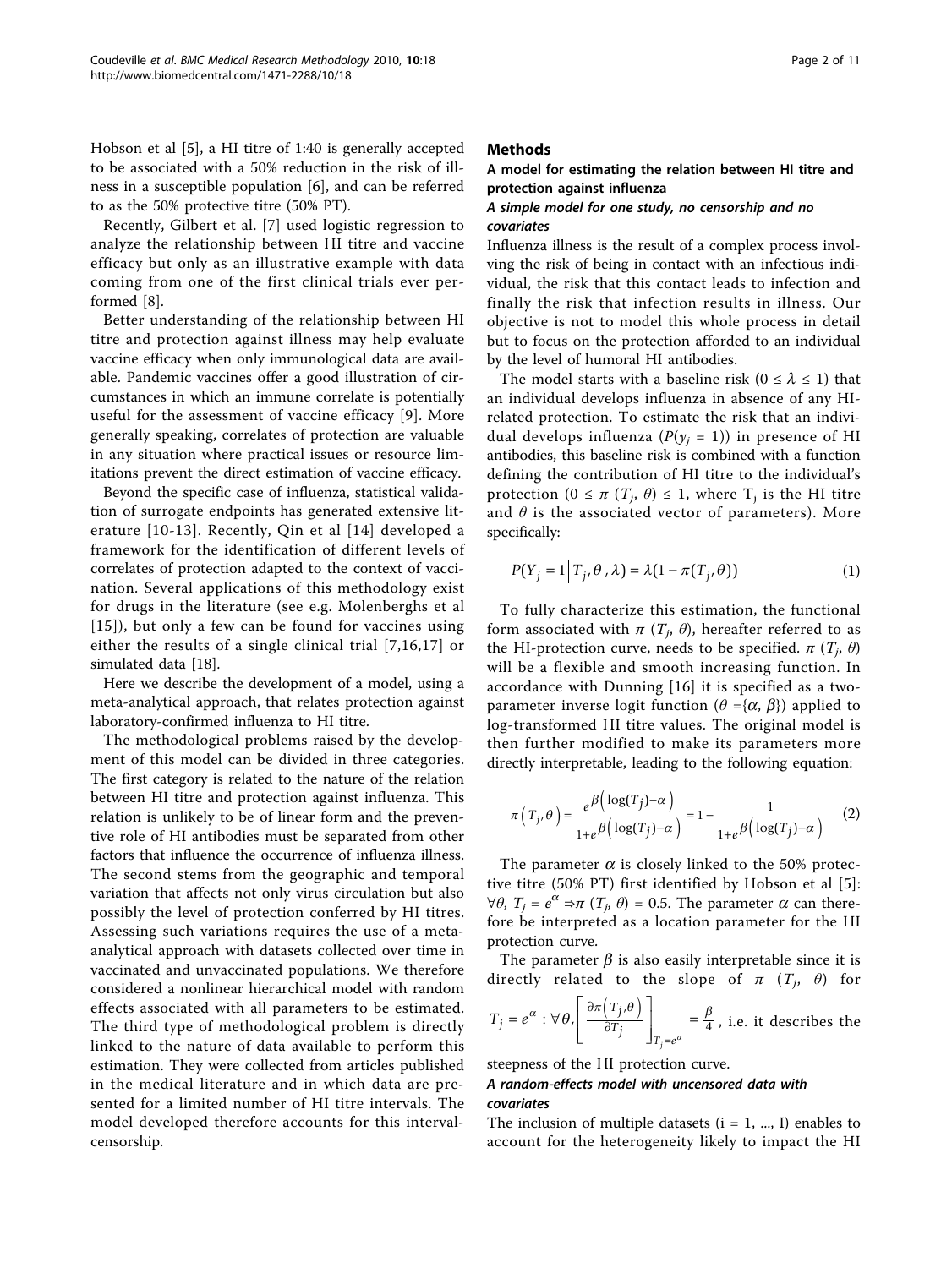protection curve. This was done using a hierarchical model, considering random effects for the parameters of the curve  $(\alpha_i, \beta_i)$ . The datasets considered for these random effects correspond to observations made for one virus strain in one study.

Part of this heterogeneity may be explained by relevant covariates. We tested the impact of several covariates by adding in some models a vector of binary variables  $X_i$  with associated parameters  $\alpha_c$ ,  $\beta_c$ . This representation limits the analysis to covariates whose values are common to all subjects of a given dataset and are consistent with the type of data considered.

Finally, the baseline risks  $\lambda_i$ , which are unrelated to the HI protection curve, will be treated as independent dataset-specific parameters. No assumption was therefore made on the variation of  $\lambda_i$  across studies. Similarly to random effects, we consider baseline risks to be specific to datasets corresponding to observations made for one influenza strain in a study.

The probability to be estimated becomes

$$
P(Y_{ij}=1 \Big| T_{ij}, X_{ij}, \theta_i, \lambda_i) = \lambda_i (1-\pi(T_{ij},X_i,\theta_i)) = \frac{\lambda_i}{1+e^{\left(\beta_i + \beta_C\right)}\left(\log(T_{ij}) - \alpha_i - \alpha_C\right)} \qquad \textbf{(3)}
$$

Where  $\theta_i = {\alpha_i, \beta_i, \alpha_c, \beta_c}.$ 

# A random-effects model with interval-censored data with covariates

Censorship does not modify the structure of the random-effects model but rather necessitates an additional stage for its estimation. In a Bayesian framework, censorship can be accounted for using data augmentation techniques [[19](#page-9-0)]. The basic idea is to consider the unknown  $T_{ii}$  values as latent variables and to use sampling to impute their possible values given their underlying distribution and the interval to which they are known to belong  $\left[ T_{ij}^-, T_{ij}^+ \right]$ . With this approach,  $T_{ij}$  are in fact treated as additional parameters. We considered here that the log-transformed HI titres are normally distributed (with mean  $\mu_i$  and standard deviation  $\sigma_i$ ) and specific to each dataset considered in the analysis. Provided that censorship is non-informative, the relationship between HI titres and clinical protection continues to be estimated using equation (3).

#### Estimation methods

The nature of the model considered led us to adopt a Bayesian approach to perform the estimation of its parameters. Markov Chain Monte Carlo (MCMC) methods were implemented using the Bayesian software package WinBUGS [[20\]](#page-9-0). The corresponding directed acyclic graph is presented Figure [1](#page-3-0). Posterior summary statistics were based on 3 Markov chains of 20,000 lengths after a burn-in period of 20,000 iterations. Convergence was assessed using Gelman-Rubin statistics [[21](#page-9-0)] as well as the iteration history and kernel densities.

We assumed the two random parameters of the HI protection curve to be normally distributed  $(\alpha_i \sim \log N(\mu_\alpha, \sigma_\alpha^2), \beta_i \sim N(\mu_\beta, \sigma_\beta^2))$ . For dataset-specific and other parameters, we selected the following non-informative prior distributions:

 $\lambda_i \sim Beta(0.5, 0.5), \mu_i \sim N(0, 10^6), \sigma_i \sim U(0, 10^3)$  $\mu_{\alpha}\sim N\big(0, 10^6\big)\,, \sigma_{\beta}\sim U\big(0, 10^3\big)\,, \mu_{\beta}\sim N\big(0, 10^6\big)\,, \sigma_{\beta}\sim U\big(0, 10^3\big)\,, \alpha_{c}\sim N\big(0, 10^6\big)\,, \,\beta_{c}\sim N\big(0, 10^6\big)$ 

Our choice of non-informative priors is quite usual. It is however worth mentioning that for the baseline risks  $\lambda_i$ , we specifically considered Jeffreys prior for the Beta distribution which can be regarded as less informative than the alternative choice  $\lambda_i \sim Beta(1,1)$  (see e.g. Gupta and Nadarajah [[22\]](#page-10-0)).

The comparison of the estimation of the HI protection curve obtained with the different models tested was mainly performed using the Deviance Information Criterion (DIC) [[23\]](#page-10-0). This criterion, an Akaike-like criterion for Bayesian models, assesses the goodness-of-fit of a model using posterior mean deviance. To compare models with and without covariates, we also used the 95% credible interval of the parameters associated with covariates.

#### Data

To estimate HI-related protection, we reviewed the literature to identify datasets combining information on HI antibody titre and the occurrence of influenza. Relevant publications from 1945 to 2006 were identified in the Medline and Embase databases using the search terms: influenza, immune correlate, protection, vaccination, vaccine, immunogenicity, protective efficacy, serological surrogate.

We identified 36 articles, 21 of which were excluded based on inclusion of non-target populations (children in 9 studies; pregnant women in 1 study); insufficient data to allow quantification of the link between HI titre and influenza protection (6 studies); vaccination using live vaccines (3 studies); previously reported data (2 articles).

Fifteen articles were thus retained: 6 challenge studies, 5 clinical trials and 4 cohort studies (Table [1\)](#page-4-0). In challenge studies, healthy adult volunteers were randomised to receive vaccine or placebo and then were exposed to a fixed dose of influenza virus after a pre-challenge serum HI titre assessment. In clinical trials, participants were randomized to receive vaccine or placebo before the influenza season, and had at least a pre-season serum HI titre assessment. In cohort studies, all the participants included in the cohort had at least a pre-season serum HI titre assessment, performed after immunization for vaccinated participants. In all clinical trials and cohort studies, the occurrence of influenza was observed during the influenza season following the HI titre assessment. Most study subjects were adults younger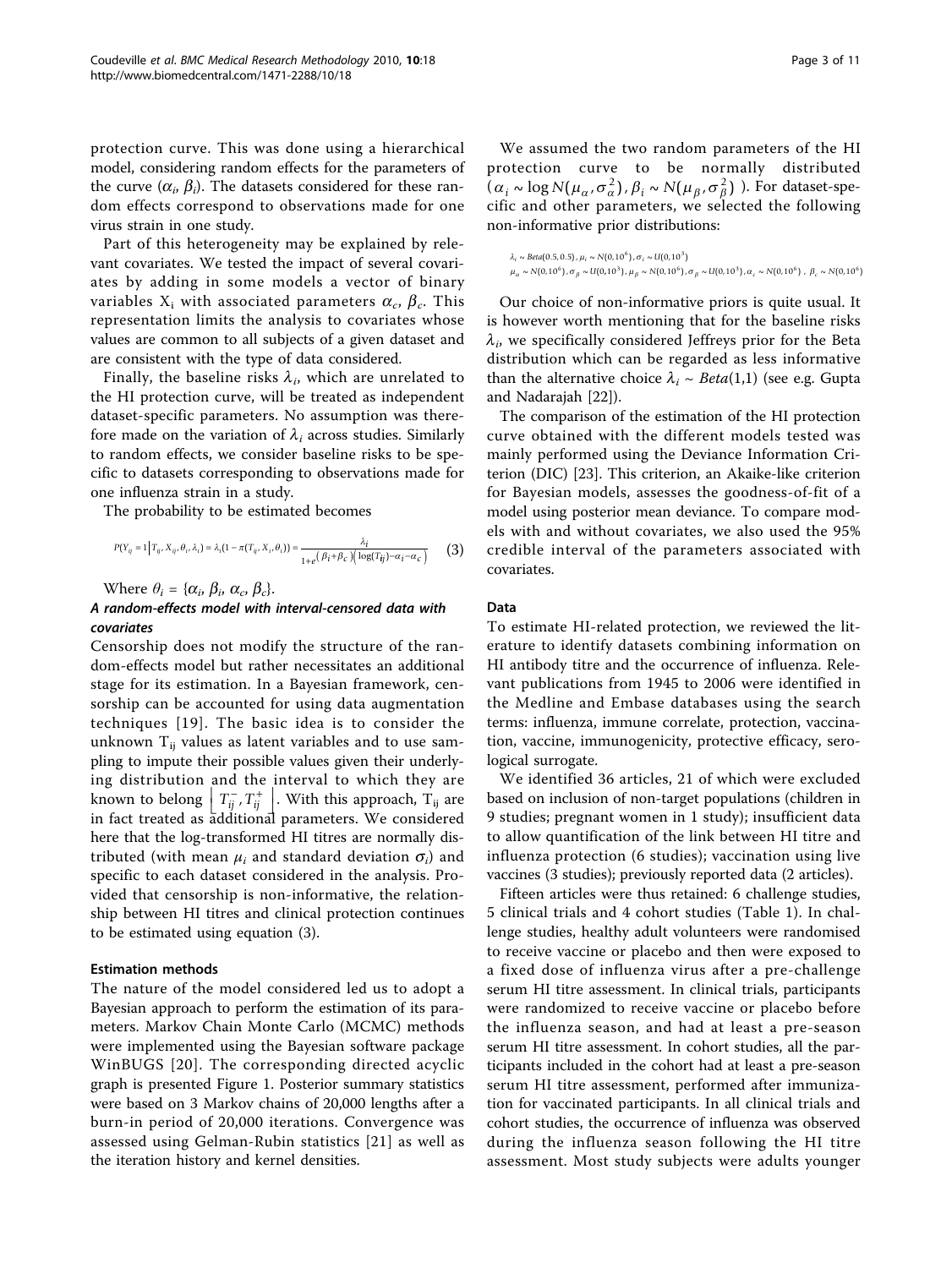<span id="page-3-0"></span>

than 60 years, and only one study included elderly adults (60+ years) [\[24\]](#page-10-0).

Several studies reported data for both vaccinated and non-vaccinated populations and HI titres corresponding to different vaccine strains. We split this information into different datasets to consider homogeneous groups of subjects in terms of HI titre information and vaccination status. Thus, the 15 articles provided 37 datasets presented Table [1](#page-4-0) for a total of 5889 observations and 1304 influenza cases. All except 39 influenza cases in one study [[24](#page-10-0)] were laboratory confirmed using paired serology (four fold change) or virus isolation.

These data enabled us to test the effect of circulating strain (A or B), vaccine exposure (yes or no), study design (clinical trial, challenge study or cohort study) and diagnostic method (laboratory-confirmed clinical diagnosis, serological diagnosis and clinical diagnosis).

HI titres are measured using a two-fold serial dilution assay, which determines the highest dilution of serum which still inhibits haemagglutination [[2\]](#page-9-0). So while the concentration of HI antibodies can be considered to be a continuous variable, and will be treated as such in our analysis, the assay only provide a limited number of possible results, creating the first level of censorship. A second level of censorship results from how the data are published. In most of the cases, data are reported for a limited number of HI titre intervals and not for each possible result of the HI assay.

### Results

Gelman-Rubin statistics and kernel densities (Figure [2](#page-5-0)) confirm that the markov chains and the burn-in period are sufficiently long for the posterior statistics to be meaningful. The results presented Table [2](#page-6-0) show a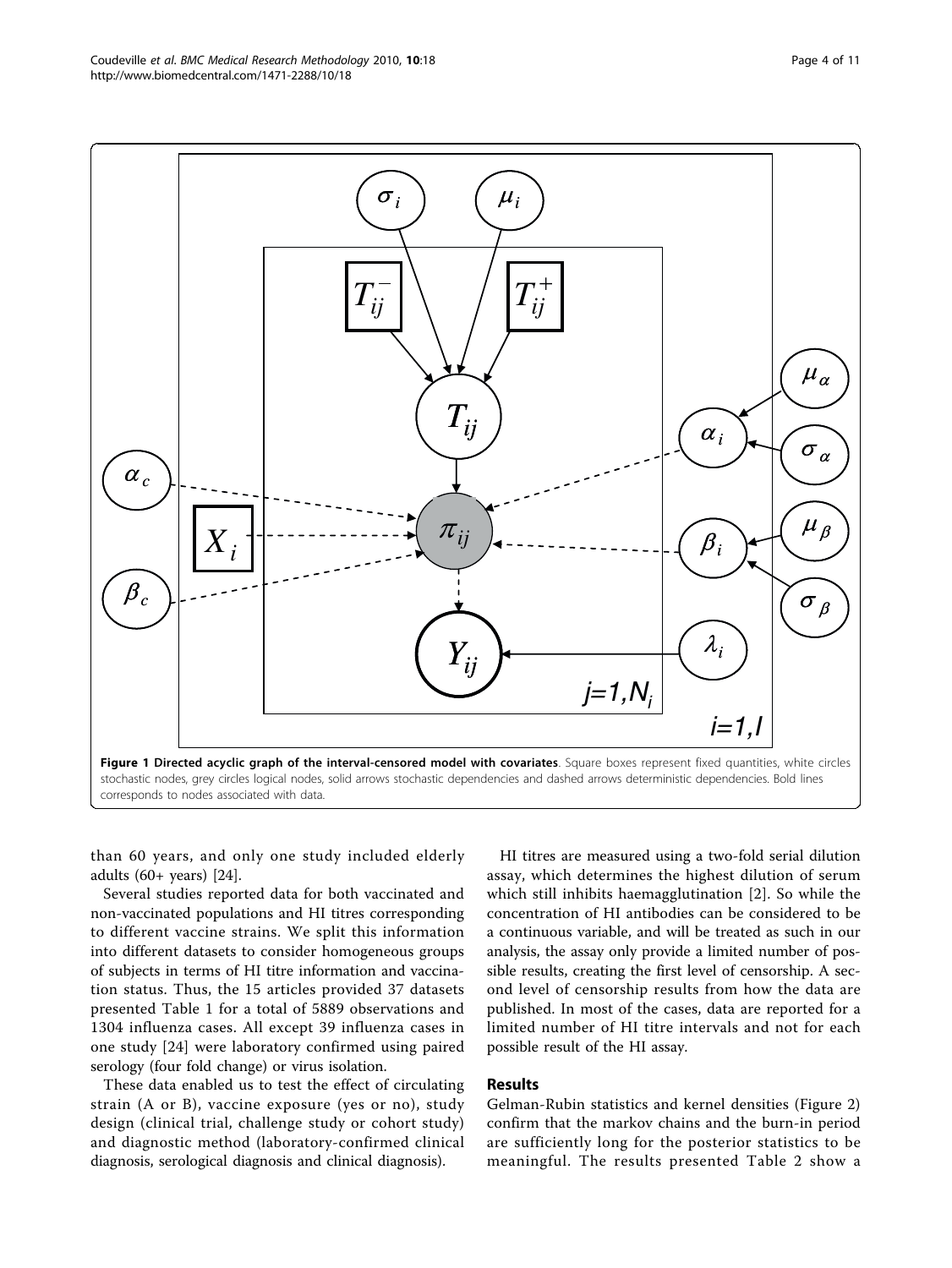| Author, year                               | Design    | Vaccination status <sup>£*</sup> |                                 | Vaccine<br>strain                             | Number of HI titre<br>intervals <sup>\$</sup>             | Drop-out<br>rate#        |             |
|--------------------------------------------|-----------|----------------------------------|---------------------------------|-----------------------------------------------|-----------------------------------------------------------|--------------------------|-------------|
|                                            |           |                                  | Vaccinated Unvaccinated Unknown |                                               |                                                           |                          |             |
| Bell et al., 1957 [32]                     | Challenge | 32 (14)                          |                                 |                                               | Α                                                         | 3                        | >10%        |
| Clark et al., 1983a [33]                   | Challenge | 49 (7)                           | 23 (16)                         |                                               | Α                                                         | 6                        | $\leq 10\%$ |
| Clark et al., 1983b [34]                   | Challenge | 39(6)                            | 58 (23)                         |                                               | Α                                                         | 5                        | $\leq 10\%$ |
| Dowdle et al., 1973 [35]                   | Trial     | 227 (90)                         |                                 |                                               | Α                                                         | $\overline{4}$           | $\leq 10\%$ |
| Eaton and Meiklejohn, 1945 [36]            | Trial     | 94 (4)<br>94 (9)<br>94 (9)       | 145(9)<br>145(4)<br>145(4)      |                                               | A(Olson)<br>A(PR8)<br>B                                   | 5                        | $\leq 10\%$ |
| Evans, 1975 [37]                           | Cohort    | 696 (262)<br>346 (47)            |                                 |                                               | Α<br>B                                                    | 5                        | <b>NA</b>   |
| Farnik and Bruj, 1966 [38]                 | Cohort    | $\overline{\phantom{a}}$         | 248 (52)                        |                                               | A                                                         | 5                        | $\leq 10\%$ |
| Fox et al., 1982 [39]                      | Cohort    | $\overline{\phantom{a}}$         | $\overline{\phantom{a}}$        | 222 (13)<br>343 (98)<br>140 (28)              | A(H1N1)<br>A(H3N2)<br>B                                   | $\overline{4}$<br>3<br>3 | $\leq 10\%$ |
| Goodeve et al., 1983 [40]                  | Challenge | 97 (9)                           | 23(15)                          |                                               | B                                                         | 6                        | $\leq 10\%$ |
| Greenberg, Couch and Kasel, 1974<br>$[41]$ | Cohort    | $\overline{\phantom{a}}$         | 212 (97)                        |                                               | Α                                                         | 5                        | $\leq 10\%$ |
| Hirota et al., 1997 [24]                   | Trial     | 84 (4)<br>84 (4)<br>84 (4)       | 118(9)<br>118(9)<br>118(9)      |                                               | A(H1N1)<br>A(H3N2)<br>B                                   | 3                        | $\leq 10\%$ |
| Hobson et al., 1972 [5]                    | Challenge |                                  | $\overline{a}$                  | 106 (20)<br>345 (166)<br>119(62)<br>462 (135) | A(Field Trial)<br>A(HK)<br>Salisbury)<br>A(Pre-1968)<br>B | $\circ$                  | <b>NA</b>   |
| Meiklejohn et al., 1952 [42]               | Trial     | $\overline{\phantom{a}}$         | 101(5)                          |                                               | Α                                                         | 6                        | >10%        |
| Potter et al., 1977 [43]                   | Challenge | 134 (26)                         | $\overline{\phantom{a}}$        |                                               | Α                                                         | 6                        | $\leq 10\%$ |
| Salk et al., 1945 [8]                      | Trial     | 82(2)<br>82(2)                   | 246 (21)<br>144 (12)            |                                               | A(Weiss)<br>A(PR8)                                        | 10                       | >10%        |

#### <span id="page-4-0"></span>Table 1 Characteristics of studies included in the analyses

\*: Number of observations (number of influenza cases)

\$. Number of reported intervals on pre-season HI titres.

£ Vaccination performed just before exposure

# Number of subjects analyzed/Number of subjects included in the analysis

strong and positive relationship between HI titre and the occurrence of influenza:  $\beta$  is significantly different from 0 and positive whatever the model considered. These results are reinforced by the overall good fit to the data illustrated Figure [3](#page-6-0) for the ALL model (all available data included and no covariate).

The impact of covariates related to vaccination status and virus strain are important for the interpretation of the HI protection curve. In both cases, their impact is not significant: DIC does not decrease or even increase when  $\{\alpha_c, \beta_c\}$  are added to the model and none of these parameters significantly differ from 0. The same curve therefore seems to apply regardless of the type of virus strain considered and regardless of the vaccination status of the subjects. This latter result is of particular importance as the absence of significant differences between vaccinated and non vaccinated subjects corresponds to a condition set by Prentice [[10\]](#page-9-0) for defining an accurate surrogate endpoint.

We also estimated the HI protection curve considering only the data reported by Hobson et al [[5\]](#page-9-0) (HOB model). The 50% level of protection is obtained with this model for a log-transformed HI titre is 3.38 [95% CI:1.5;5.2] corresponding to 1:29 in the natural scale, which is consistent with the 50% protection titre identified by Hobson and his co-workers (1:18-1:36) but remains higher to that obtained in the ALL model (1:17 in the natural scale). The credible interval is also much wider in the HOB model [1:5;1:195] than in the ALL model [1:10;1:29], which indirectly supports the use of a meta-analytical approach to obtain more robust estimates and to distinguish uncertainty from heterogeneity.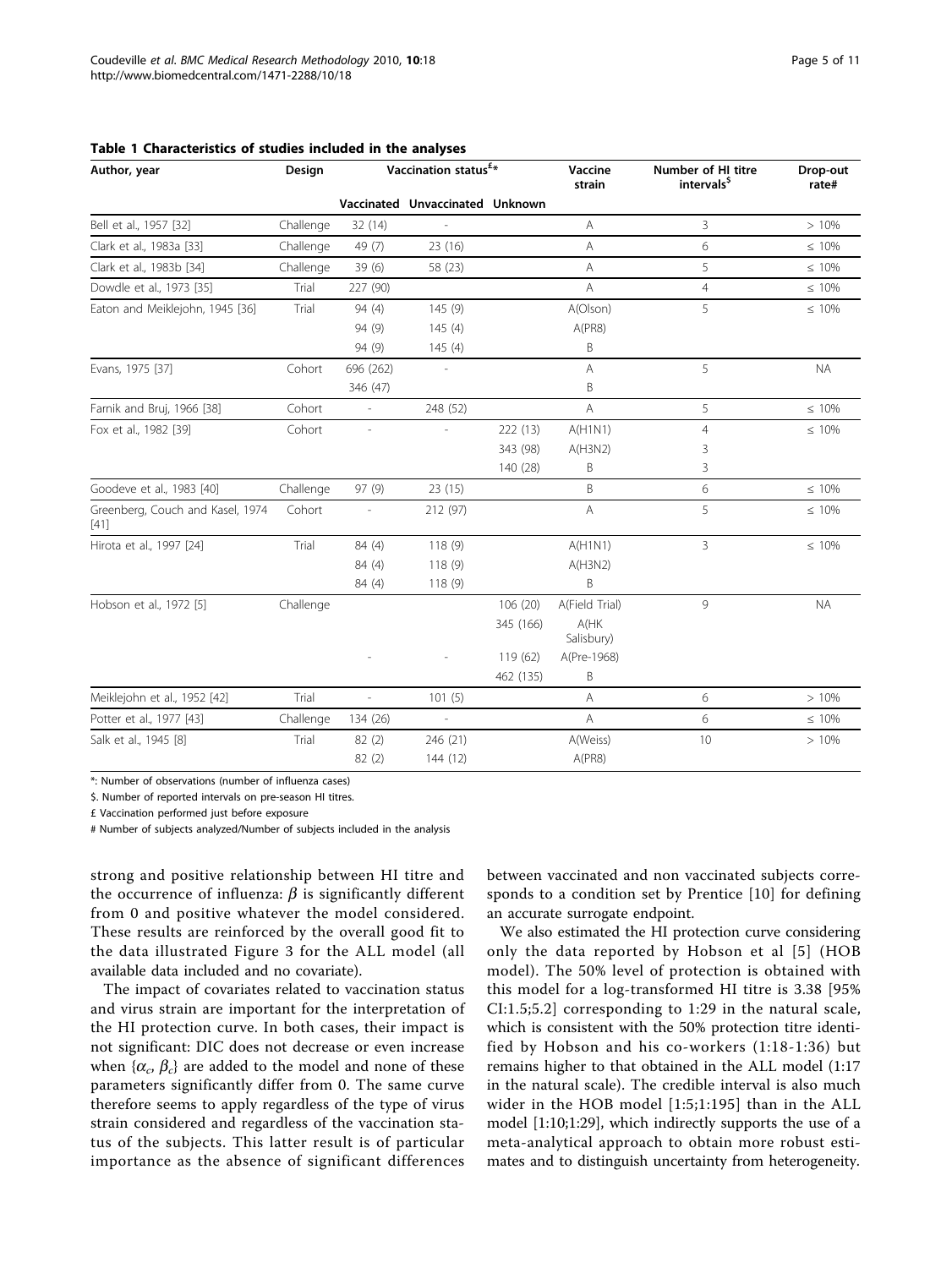<span id="page-5-0"></span>

The standard deviations  $\sigma_{\alpha}^2$ ,  $\sigma_{\beta}^2$  reported in Table [2](#page-6-0) provide insight on the importance of the heterogeneity of the HI protection curve across studies. Significant variations can be observed: the 25% percentile associated with the variation of the 50% PT from one study to another can be calculated to correspond to a HI titre of

1:10 and the 75% percentile to a HI titre of 1:30. Similarly, the steepness of the HI protection curve, as measured by  $\beta$ , ranges from 1.05 to 1.55.

Finally, we tested covariates corresponding to the conditions in which the observations on influenza were collected (Table [3](#page-7-0)): study design (DES model) and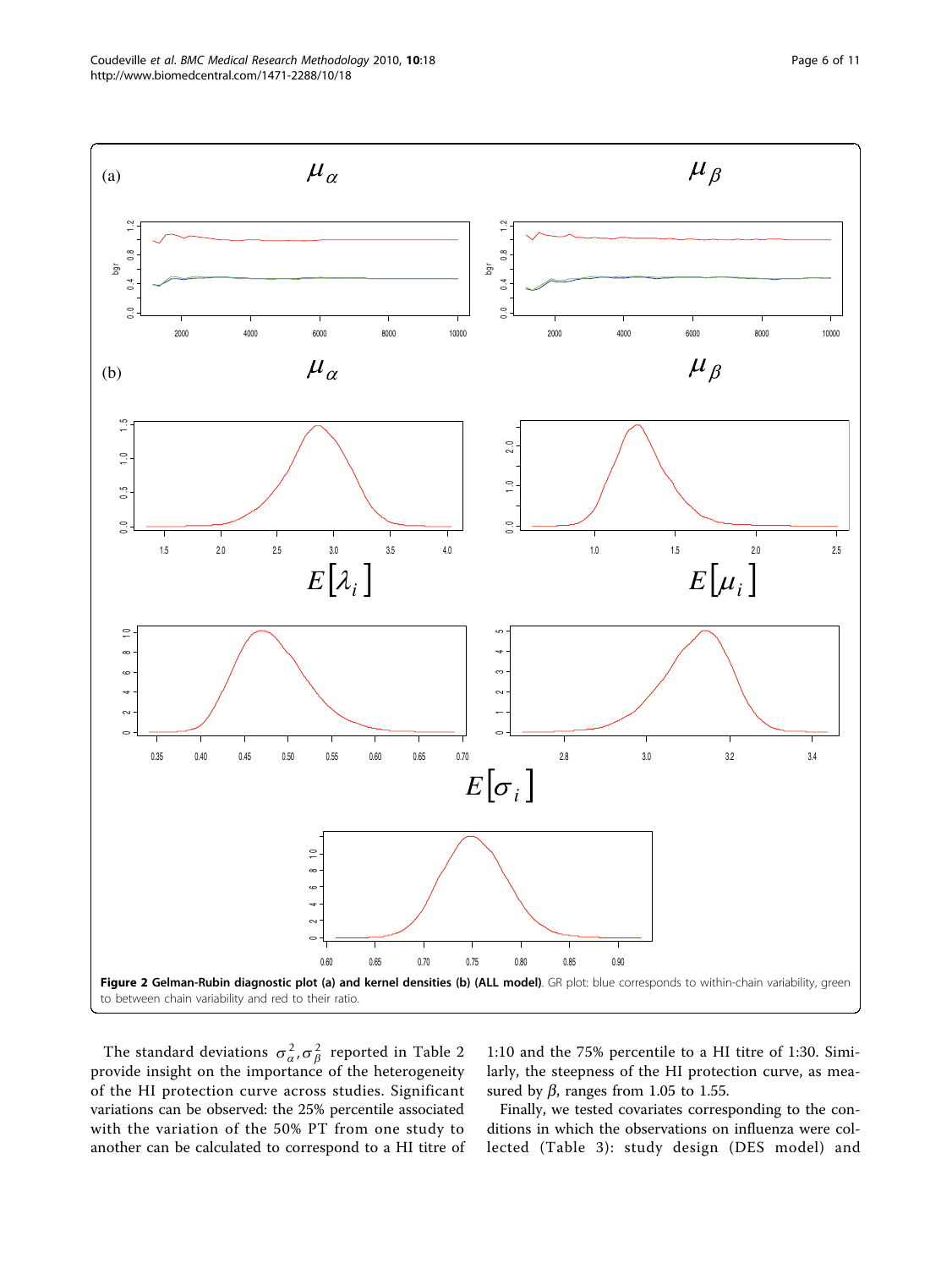| Model name <sup>s</sup>        | <b>ALL</b>            | <b>STRAIN</b>             | ALL_V                 | <b>VAC</b>              | <b>HOB</b>            |
|--------------------------------|-----------------------|---------------------------|-----------------------|-------------------------|-----------------------|
| Number of subjects             | 5899                  | 5899                      | 4162                  | 4162                    | 1032                  |
| Number of flu cases            | 1304                  | 1304                      | 782                   | 782                     | 383                   |
| Parameter Estimates*           |                       |                           |                       |                         |                       |
| $\mu$ <sub>a</sub> [95% CI]    | 2.844 [2.25;3.36]     | 2.964 [2.27;3.53]         | 2.344 [1.49;3.14]     | 2.615 [1.63;3.56]       | 3.385 [1.53;5.27]     |
| $\sigma$ <sub>a</sub> [95% CI] | $0.845$ $[0.44;1.41]$ | $0.85$ $[0.42;1.43]$      | $0.944$ $[0.33;1.69]$ | $1.06$ $[0.37;2]$       | 1.415 [0.28;5.37]     |
| $\mu_{\rm b}$ [95% CI]         | 1.299 [1;1.69]        | 1.404 [1.04;1.91]         | 1.061 [0.77;1.48]     | 1.205 [0.81;1.69]       | 2.102 [-0.27;6.36]    |
| $\sigma_{\rm b}$ [95% CI]      | $0.376$ $[0.1;0.76]$  | 0.386 [0.07;0.81]         | $0.275$ [0.05;0.66]   | $0.206$ $[0.01;0.62]$   | 2.102 [0.19;11.93]    |
| $\alpha_c$ [95% CI]            |                       | $-0.467$ [ $-1.72;0.81$ ] |                       | $-1.04$ $[-2.93;0.7]$   |                       |
| $\beta_c$ [95% CI]             |                       | $-0.305$ $[-1.06;0.42]$   |                       | $-0.377$ $[-0.98;0.23]$ |                       |
| $E[\lambda_i]$ [95% CI]        | $0.482$ $[0.41;0.57]$ | $0.481$ $[0.41;0.57]$     | $0.497$ $[0.39;0.61]$ | $0.531$ $[0.41;0.67]$   | $0.726$ $[0.64;0.81]$ |
| $E[\mu_i]$ [95% CI]            | 3.116 [2.93;3.26]     | 3.117 [2.94;3.26]         | 3.129 [2.91;3.3]      | 3.13 [2.91;3.3]         | 3.157 [2.96;3.35]     |
| $E[\sigma_i]$ [95% CI]         | 0.752 [0.69;0.82]     | 0.752 [0.69;0.82]         | 0.775 [0.71;0.85]     | $0.773$ $[0.71;0.85]$   | $0.181$ $[0.16;0.21]$ |
| DIC.                           | 4667.0                | 4667.0                    | 3074.0                | 3077.0                  | 964.2                 |

<span id="page-6-0"></span>Table 2 Impact of vaccination status and vaccine strain on the estimation of HI-related protection

\$. ALL: All datasets and no covariate, STRAIN: All datasets + 1 covariate for virus strain (reference category: type A virus), ALL\_V: datasets with information on vaccination status, VAC: datasets with information on vaccination status + 1 covariate for vaccination status (reference category: vaccinated), HOB: data reported in Hobson et al. [\[5\]](#page-9-0), no covariate

\* Reported values for each parameter: posterior mean value and 95% credible interval



diagnostic method (DIAG model). None of these covariates improved data fit as measured by the DIC criterion or the significance of the corresponding parameters.

Overall, our results support the conclusion that the best representation of the relationship between HI titres and protection against influenza is obtained when combining all available data without any covariate (ALL model). The corresponding HI protection curve is presented Figure [4](#page-7-0).

### **Discussion**

Although the association between serum HI antibody titre and protection against clinical influenza is well established [[25](#page-10-0),[26](#page-10-0)], the precise nature of the relationship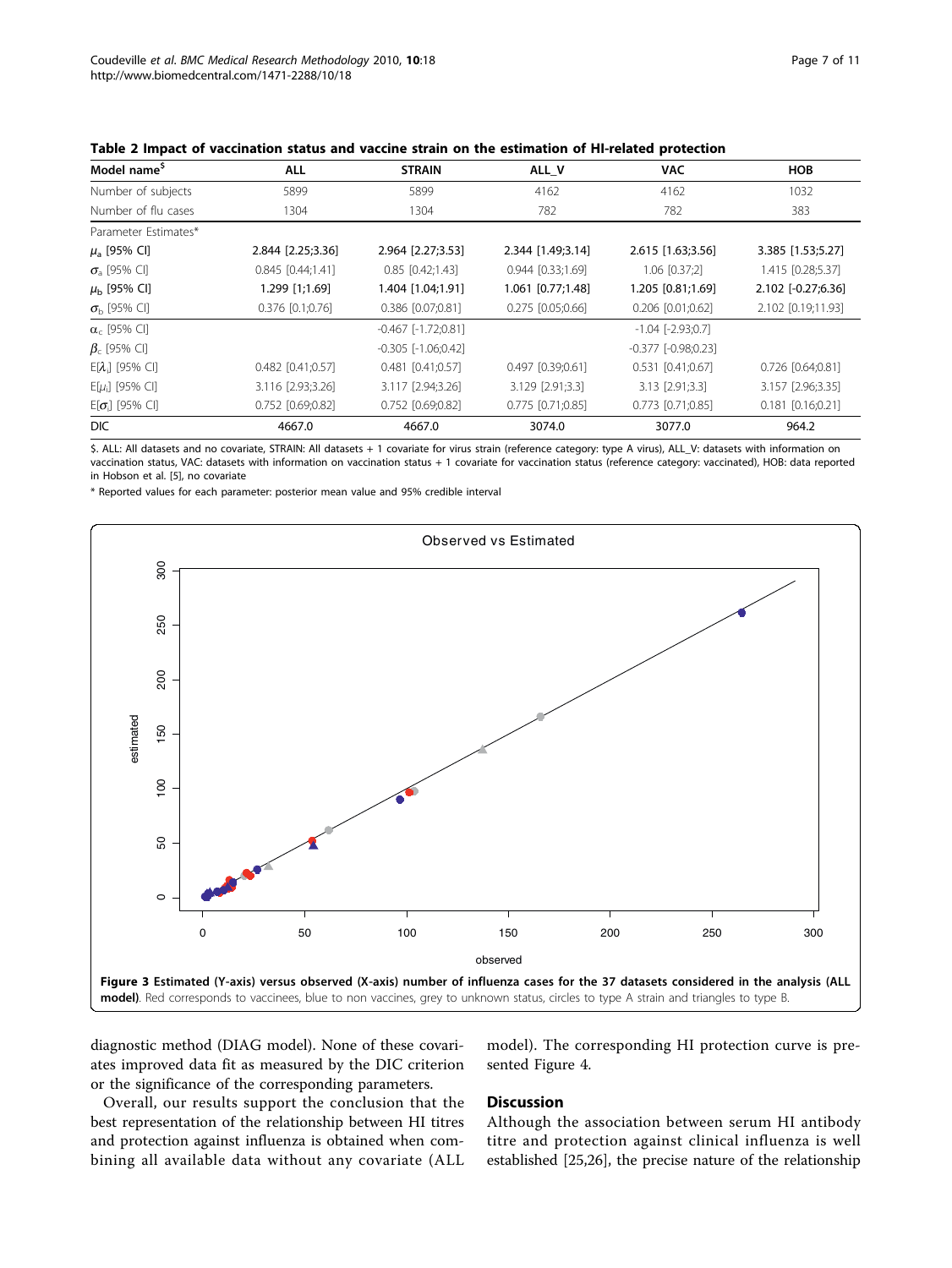| Model name <sup>\$</sup>       | ALL                   | <b>DES</b>           | <b>DIAG</b>           | <b>DOR</b>            |
|--------------------------------|-----------------------|----------------------|-----------------------|-----------------------|
| Number of subjects             | 5899                  | 5899                 | 5899                  | 3825                  |
| Number of flu cases            | 1304                  | 1304                 | 1304                  | 612                   |
| Parameter Estimates*           |                       |                      |                       |                       |
| $\mu_{\alpha}$ [95% CI]        | 2.844 [2.25;3.36]     | 2.55 [1.49;3.44]     | 2.751 [1.79;3.75]     | 1.594 [1.78;6.39]     |
| $\sigma_{\alpha}$ [95% CI]     | $0.845$ $[0.44;1.41]$ | 0.936 [0.49;1.56]    | $0.905$ $[0.45;1.54]$ | 0.956 [0.23;1.88]     |
| $\mu_{\rm b}$ [95% CI]         | 1.299 [1;1.69]        | 1.222 [0.8;1.77]     | 1.181 [0.75;1.72]     | $-1.414$ [3.59;1.37]  |
| $\sigma_{\beta}$ [95% CI]      | $0.376$ [0.1;0.76]    | $0.412$ [0.1;0.85]   | 0.428 [0.14;0.83]     | 0.211 [0.02;0.53]     |
| Study design <sup>a</sup>      |                       |                      |                       |                       |
| $\alpha_{\rm co}$ [95% CI]     |                       | 0.096 [1.23;1.44]    |                       |                       |
| $\beta_{\rm co}$ [95% CI]      |                       | $-0.021$ [0.79;0.78] |                       |                       |
| $\alpha_{ch}$ [95% CI]         |                       | 0.577 [0.82;1.97]    |                       |                       |
| $\beta_{\text{ch}}$ [95% CI]   |                       | 0.241 [0.54;1.09]    |                       |                       |
| Diagnosis <sup>b</sup>         |                       |                      |                       |                       |
| $\alpha_{\text{ser}}$ [95% CI] |                       |                      | 0.091 [1.57;1.54]     |                       |
| $\beta_{\text{ser}}$ [95% CI]  |                       |                      | 0.131 [0.58;0.89]     |                       |
| $\alpha_{\text{ili}}$ [95% CI] |                       |                      | $0.07$ [1.65;1.36]    |                       |
| $\beta_{\text{iii}}$ [95% CI]  |                       |                      | 0.415 [0.52;1.45]     |                       |
| $E[\lambda_i]$ [95% CI]        | $0.482$ [0.41;0.57]   | $0.5$ [0.43;0.59]    | 0.491 [0.42;0.58]     | $0.505$ $[0.38;0.62]$ |
| $E[\mu_i]$ [95% CI]            | 3.116 [2.93;3.26]     | 3.115 [2.93;3.26]    | 3.112 [2.94;3.26]     | 3.168 [2.96;3.33]     |
| $E[\sigma_i]$ [95% CI]         | 0.752 [0.69;0.82]     | 0.751 [0.69;0.82]    | 0.751 [0.69;0.82]     | 0.809 [0.74;0.89]     |
| DIC.                           | 4667.0                | 4670.0               | 4669.0                | 2623.0                |

<span id="page-7-0"></span>

|  | Table 3 Impact of study design and diagnostic method on the estimation of HI-related protection |  |
|--|-------------------------------------------------------------------------------------------------|--|
|--|-------------------------------------------------------------------------------------------------|--|

\$. ALL: All datasets and no covariate, STRAIN: All datasets + 1 covariate for virus strain (reference category: type A virus), ALL\_V: datasets with information on vaccination status, VAC: datasets with information on vaccination status + 1 covariate for vaccination status (reference category: vaccinated), HOB: data reported in Hobson et al. [\[5\]](#page-9-0), no covariate

\* Reported values for each parameter: posterior mean value and 95% credible interval

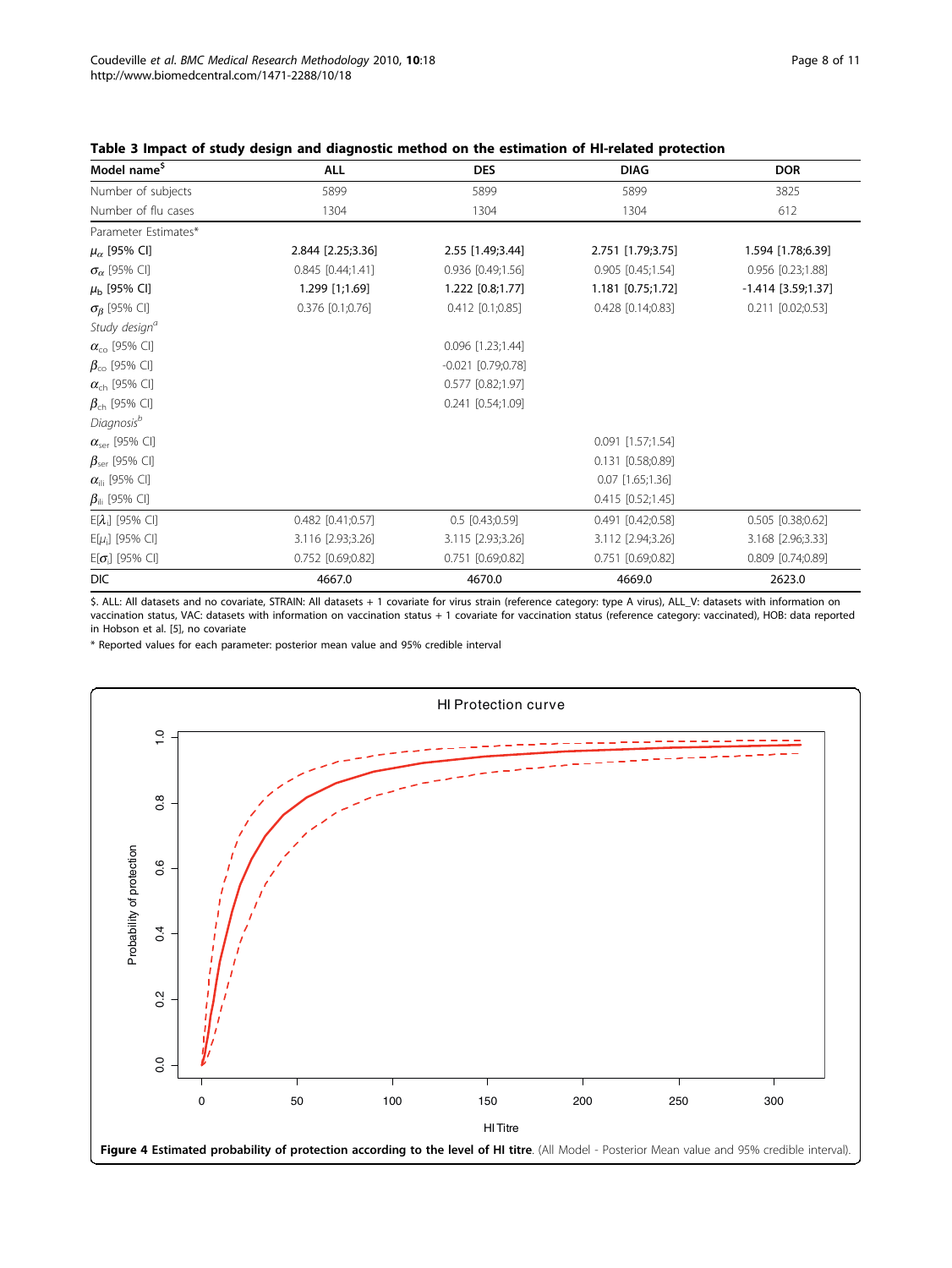has drawn little attention. To address this, we developed a model to provide an estimate of the level of protection associated with any HI titre level for use to predict influenza vaccine efficacy. Using HI data from multiple studies, the model showed a positive and significant relationship between immunogenicity and clinical protection. The relationship was notably found to be similar for vaccinated and unvaccinated subjects which is in accordance with Prentice criterion for a good surrogate marker [\[10\]](#page-9-0).

Our results challenge the usual approach of defining protection based on the identification of a single threshold. The slope of the protection curve in all of the models we tested favoured a progressive increase in protection with increasing HI titre rather than a discrete threshold that could be applied to each individual. The incremental increase in clinical protection is however particularly important at titres of up to 1:100 (which includes the commonly used 1:40 threshold). Additional benefits become marginal beyond 1:150, which concords with the result derived by De Jong et al [[25](#page-10-0)] who estimated the median 90% PT for influenza vaccines to be 1:192. Our analysis therefore supports their conclusion that developing influenza vaccines capable of reducing the number of poor or low responders would be clinically beneficial.

The comparison between our reference case combining all available data (ALL model) and the model based only on data reported by Hobson et al (HOB model) provides a good illustration of the added value of the analysis presented here. The results of HOB model are consistent with the results reported in the original paper in terms of 50%PT. Our model therefore does not contradict previous results, but provides an enhanced representation of the relationship between HI titre and protection against influenza. In addition, the large confidence intervals associated with HOB model highlights the need to combine a large number of observations to get an accurate representation of this relationship and to account for the heterogeneity across studies. This is precisely the added value of the meta-analytical approach proposed here. This meta-analysis confirms the existence of diversity likely to affect the interpretation of the results of a single study. This heterogeneity can be explained both by the conditions in which the subjects were exposed to influenza (e.g. time between HI titre assessment and occurrence of influenza) or by the design of the studies (e.g. laboratory methods).

It has to be mentioned that to simplify model specification, we considered random effects capturing jointly the heterogeineity across studies and across virus strains in the same study. A more detailed representation would have been possible notably to be able to consider specifically these two levels of heterogeneity.

Overall, the different covariates considered did not improve the fit to the data either measured by the DIC criterion or by the significance of the corresponding parameters. This result holds not only for vaccination status but also for the type of viral strain, study design and diagnostic method. This supports the idea of the large applicability of the HI protection curve derived in this analysis.

Some similarities can be found between our results for HI assay and a statistical Surrogate of Protection (SoP) defined by Qin et al [[14](#page-9-0)] i.e. an immunological measurement characterized by a relationship with the end point of interest (in this case laboratory-confirmed influenza) that is similar in vaccinees and non vaccinees. One important point is that no attempt was made to establish a causal relationship but only to identify a statistical link. it can for instance be argued that HI antibodies only relate to the humoral immune response and therefore neglects the role played by cell-mediated immunity [[27\]](#page-10-0). However, the coexistence of different biological mechanisms does not preclude the identification of a statistical link with one specific measurement. It only requires that this link is not improperly interpreted as sufficient to explain the complex biological mechanisms that trigger the protection against an infectious disease.

The main application of a surrogate of protection is predicting vaccine efficacy. Although our analysis was at this stage only focused on the derivation of an HI protection curve, this is clearly an important next step. The HI protection curve can also be used for comparing vaccines characterized by different immunological profiles. This can be seen as an improvement over the use of standard criteria such as seroprotection rates (i.e. percentage of subjects with a HI titre above the 1:40 threshold for protection). As pointed out by Nauta et al. [[28\]](#page-10-0), such criteria may be misleading for this type of comparison if the HI protection is better described as a curve than using a threshold approach.

The reliability of our model depends directly on the quality of data used for the estimation and calculation phases. As we used published data, there were some limitations that could not be overcome. The data were acquired and published over a period of many years, and the studies involved heterogeneous populations, different study designs, and in some cases inadequate or no description of randomization procedures. The HI test itself changed over time and is also subject to interlaboratory variability [[29](#page-10-0)]. Other differences noted were: vaccine composition and dosage, case definition, interval between vaccination and antibody titration, assay method. The selected datasets also had limited information on the status of confounding factors such as prevaccine antibody level titre, influenza vaccination history, prevalence of co-morbidities, nutritional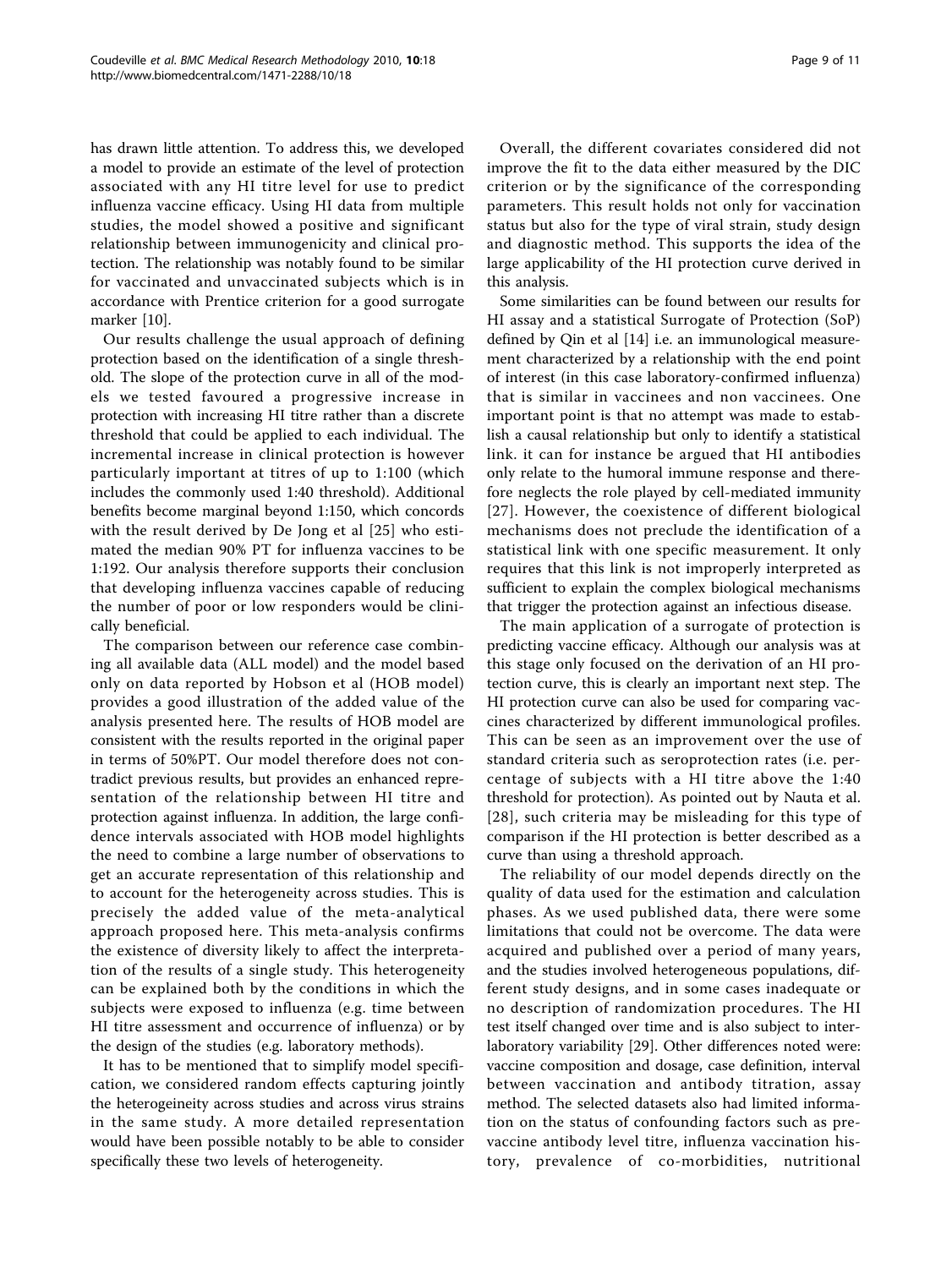<span id="page-9-0"></span>deficiencies, chronic exposure to stress or drugs that could affect the immune system [\[30\]](#page-10-0). The lack of available information on baseline covariates such as previous history of influenza disease or vaccination is another limitation. Antigenic similarity between vaccine strains and circulating strains, which vary with time, even during a single season, plays a key role in vaccine efficacy. While our use of results from 15 studies may have partially overcome this heterogeneity, reported immunogenicity results generally correspond to vaccine strains having a good match with circulating strains. This problem of matching is particularly critical for pandemic vaccines, and the direct application of our results to vaccines developed in the context of pandemic preparedness should be considered very cautiously. It is also important to stress than H5N1 vaccines require a different HI test than the one used for seasonal vaccines [[31\]](#page-10-0).

To further evaluate and establish this model, an important development will be to perform a similar analysis using data that includes detailed information at the individual level with a virological diagnosis of influenza (most cases considered in this analysis were serologically confirmed). The accuracy of such an analysis will however ultimately depend on the number of influenza cases considered. We believe that our use of over 1000 influenza cases in establishing our model as well as the consideration of study heterogeneity can be seen as the major strength of the analysis performed.

Finally our analysis was exclusively focused on the case of influenza. However, the question raised by the identification of a good correlate of protection is applicable to all vaccine-preventable diseases. Meta-analytical approaches have been extensively used for validating surrogate endpoints for therapeutic drugs [15], but the number of applications to vaccines remains very limited. The approach used here, which relies on published information to access a large number of cases (the "price to pay" in terms of data quality being here censorship), could be easily adapted to other vaccine-preventable diseases.

#### Conclusions

The model developed enables us to specify the relationship between HI antibody titres and clinical protection against influenza while accounting for heterogeneity among studies. This relationship appears consistently positive and similar irrespective of vaccination status or viral strain and could be used to predict the efficacy of inactivated influenza vaccines when only immunogenicity data are available.

#### Author details

<sup>1</sup>Sanofi pasteur, 2 avenue Pont Pasteur F-69367 Lyon cedex 07 France. <sup>2</sup>Hospices Civils de Lyon, Service de Biostatistique; CNRS, UMR 5558; Université Claude Bernard, Laboratoire Biostatistique Santé, Lyon, France.

#### Authors' contributions

LC performed the statistical analyses, contributed to the definition of the methodology and the writing of the manuscript. FB contributed to the definition of the methodology and was involved in writing the manuscript. BR was involved in the definition of the statistical methodology. FM performed the literature review and was involved in writing the manuscript. PA contributed to the literature review, to the definition of the methodology and the writing of the manuscript. RE contributed to the definition of the statistical methodology and the writing of the manuscript. All authors have read and approved the final manuscript.

#### Competing interests

LC, PA, FB and FM are employees or were employees of sanofi pasteur at the time the manuscript was prepared.

#### Received: 2 July 2009 Accepted: 8 March 2010 Published: 8 March 2010

#### References

- 1. WHO: Influenza factsheet. Factsheet number 211 World Health Organization 2008 [\[http://www.who.int/mediacentre/factsheets/fs211/en/index.html\]](http://www.who.int/mediacentre/factsheets/fs211/en/index.html), 14-3-2008.
- 2. Palmer DF, Dowdle WR, Coleman MT, Schild GC: Advanced laboratory technicals for immunological diagnostic US Department of Health 1975.
- 3. Committee for Proprietary Medicinal Products (CPMP): Note for Guidance on Harmonisation of Requirements for Influenza Vaccines. EMEA 1997.
- 4. Wood JM, Levandowski RA: [The influenza vaccine licensing process.](http://www.ncbi.nlm.nih.gov/pubmed/12686095?dopt=Abstract) Vaccine 2003, 21:1786-1788.
- 5. Hobson D, Curry RL, Beare AS, Ward-Gardner A: [The role of serum](http://www.ncbi.nlm.nih.gov/pubmed/4509641?dopt=Abstract) [haemagglutination-inhibiting antibody in protection against challenge](http://www.ncbi.nlm.nih.gov/pubmed/4509641?dopt=Abstract) [infection with influenza A2 and B viruses.](http://www.ncbi.nlm.nih.gov/pubmed/4509641?dopt=Abstract) J Hyg (Lond) 1972, 70:767-777.
- 6. Hannoun C, Megas F, Piercy J: [Immunogenicity and protective efficacy of](http://www.ncbi.nlm.nih.gov/pubmed/15163501?dopt=Abstract) [influenza vaccination.](http://www.ncbi.nlm.nih.gov/pubmed/15163501?dopt=Abstract) Virus Res 2004, 103:133-138.
- 7. Gilbert PB, Qin L, Self SG: [Evaluating a surrogate endpoint at three levels,](http://www.ncbi.nlm.nih.gov/pubmed/17979212?dopt=Abstract) [with application to vaccine development.](http://www.ncbi.nlm.nih.gov/pubmed/17979212?dopt=Abstract) Stat Med 2008, 27:4758-4778.
- 8. Salk JE, Menke WJ, Francis T: A clinical, epidemiological and immunological evaluation of vaccination against epidemic influenza. Am J Hyg 1945, 42:57-93.
- 9. Riley S, Wu JT, Leung GM: [Optimizing the dose of pre-pandemic influenza](http://www.ncbi.nlm.nih.gov/pubmed/17579511?dopt=Abstract) [vaccines to reduce the infection attack rate.](http://www.ncbi.nlm.nih.gov/pubmed/17579511?dopt=Abstract) PLoS Med 2007, 4:e218.
- 10. Prentice RL: [Surrogate endpoints in clinical trials: definition and](http://www.ncbi.nlm.nih.gov/pubmed/2727467?dopt=Abstract) [operational criteria.](http://www.ncbi.nlm.nih.gov/pubmed/2727467?dopt=Abstract) Stat Med 1989, 8:431-440.
- 11. Freedman LS, Graubard BI, Schatzkin A: [Statistical validation of](http://www.ncbi.nlm.nih.gov/pubmed/1579756?dopt=Abstract) [intermediate endpoints for chronic diseases.](http://www.ncbi.nlm.nih.gov/pubmed/1579756?dopt=Abstract) Stat Med 1992, 11:167-178.
- 12. De Gruttola VG, Clax P, DeMets DL, Downing GJ, Ellenberg SS, Friedman L, et al: [Considerations in the evaluation of surrogate endpoints in clinical](http://www.ncbi.nlm.nih.gov/pubmed/11578783?dopt=Abstract) [trials. summary of a National Institutes of Health workshop.](http://www.ncbi.nlm.nih.gov/pubmed/11578783?dopt=Abstract) Control Clin Trials 2001, 22:485-502.
- 13. Buyse M, Molenberghs G, Burzykowski T, Renard D, Geys H: [The validation](http://www.ncbi.nlm.nih.gov/pubmed/12933525?dopt=Abstract) [of surrogate endpoints in meta-analyses of randomized experiments.](http://www.ncbi.nlm.nih.gov/pubmed/12933525?dopt=Abstract) Biostatistics 2000, 1:49-67.
- 14. Qin L, Gilbert PB, Corey L, McElrath MJ, Self SG: [A framework for assessing](http://www.ncbi.nlm.nih.gov/pubmed/17922394?dopt=Abstract) [immunological correlates of protection in vaccine trials.](http://www.ncbi.nlm.nih.gov/pubmed/17922394?dopt=Abstract) J Infect Dis 2007, 196:1304-1312.
- 15. Molenberghs G, Burzykowski T, Alonso A, Buyse M: [A perspective on](http://www.ncbi.nlm.nih.gov/pubmed/15198486?dopt=Abstract) [surrogate endpoints in controlled clinical trials.](http://www.ncbi.nlm.nih.gov/pubmed/15198486?dopt=Abstract) Stat Methods Med Res 2004, 13:177-206.
- 16. Dunning AJ: [A model for immunological correlates of protection.](http://www.ncbi.nlm.nih.gov/pubmed/16158409?dopt=Abstract) Stat Med 2006, 25:1485-1497.
- 17. Kohberger RC, Jemiolo D, Noriega F: [Prediction of pertussis vaccine efficacy](http://www.ncbi.nlm.nih.gov/pubmed/18495303?dopt=Abstract) [using a correlates of protection model.](http://www.ncbi.nlm.nih.gov/pubmed/18495303?dopt=Abstract) Vaccine 2008, 26:3516-3521.
- 18. Qin L, Gilbert P, Follman D, Li D: [Assessing surrogate endpoints in vaccine](http://www.ncbi.nlm.nih.gov/pubmed/19079758?dopt=Abstract) [trials with case-cohort sampling and the cox model.](http://www.ncbi.nlm.nih.gov/pubmed/19079758?dopt=Abstract) The annals of applied statistics 2008, 2:386-407.
- 19. Tanner MA, Wong WH: The calculation of posterior distributions by data augmentation. J Am Stat Assoc 1987, 82:528-550.
- 20. Lunn DJ, Thomas A, Best N, Spiegelhalter D: a Bayesian modelling framework: concepts, structure, and extensibility. Statistics and Computing 2000, 10:325-337.
- 21. Brooks SP, Gelman A: Alternative methods for monitoring convergence of iterative simulations. Journal of Computational and Graphical Statistics 1998, 7:434-455.